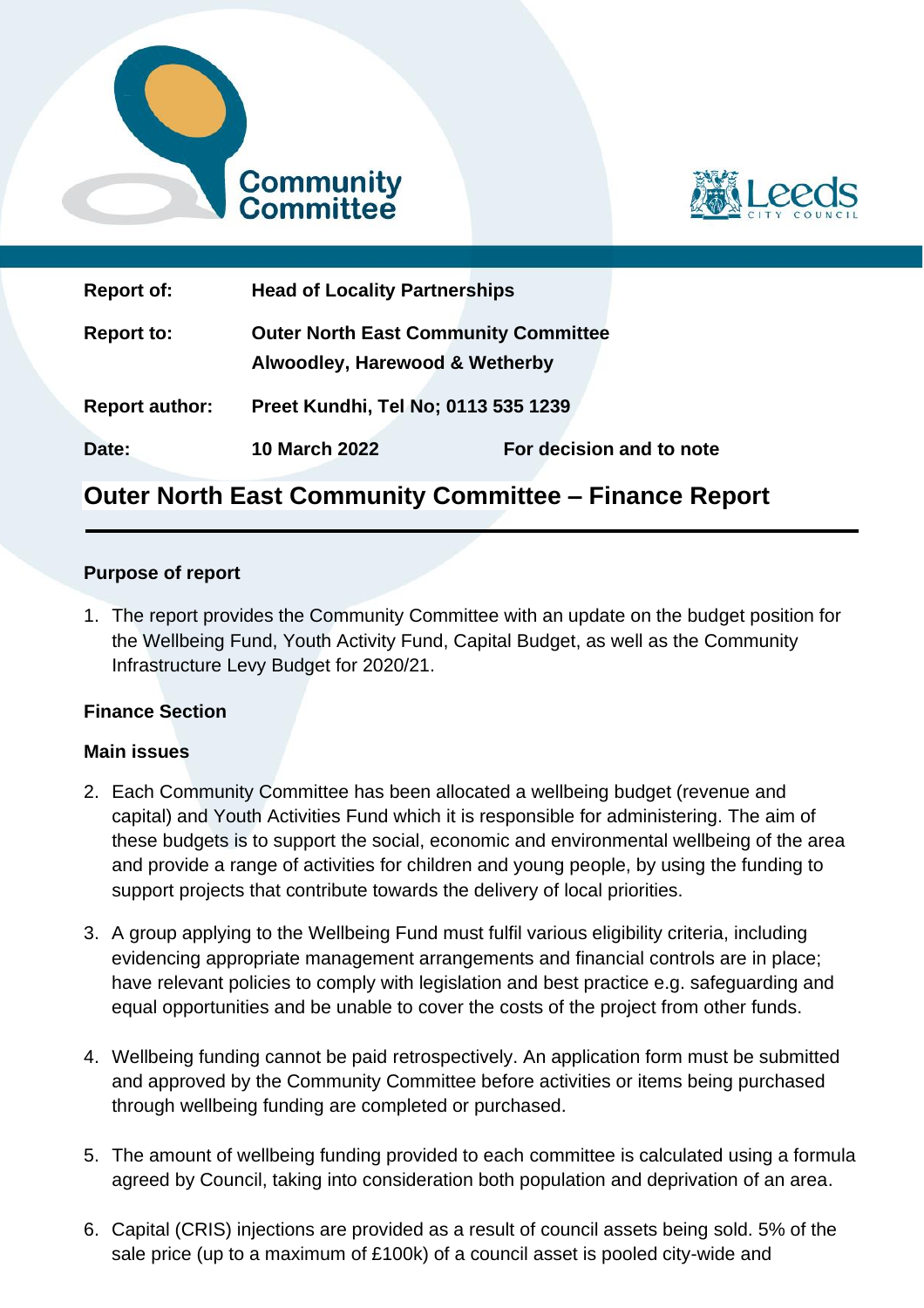redistributed to the Community Committee areas on the basis of deprivation. The Community Committee will receive a new capital injection every 6 months.

- 7. Each Community Committee has also been allocated a Community Infrastructure Levy budget. For each CIL contribution, Leeds City Council retains up to 70-80% centrally, 5% is needed for administration and 15-25% goes to be spent locally. The money will be vested with the local Town or Parish Council if applicable, or with the local Community Committee and spend decided upon by that body. This local money is known as the 'Neighbourhood Fund' and should be spent on similar projects to the Wellbeing Fund (capital).
- 8. In the Outer North East Community Committee this means that the money for the Alwoodley, Harewood and Wetherby ward will be administered by the following parish councils; Aberford & District, Alwoodley, Bardsey Cum Rigton, Barwick in Elmet & Scholes, Boston Spa, Bramham cum Oglethorpe, Bramhope and Carlton, Clifford, Collingham with Linton, East Keswick, Harewood, Scarcroft, Shadwell, Thorner, Thorp Arch, Walton, Wetherby.
- 9. It was agreed that CIL monies for Alwoodley, Harewood and Wetherby wards would be spent in the ward it was generated in.
- 10.Projects eligible for funding by the Community Committee could be community events; environmental improvements; crime prevention initiatives, or opportunities for sport and healthy activities for all ages. In line with the Equality Act 2010, projects funded at public expense should provide services to citizens irrespective of their age, disability, gender reassignment, marriage and civil partnership, pregnancy and maternity, race, religion or belief, sex, and sexual orientation; the fund cannot be used to support an organisation's regular business running costs; it cannot fund projects promoting political or religious viewpoints to the exclusion of others; projects must represent good value for money and follow Leeds City Council Financial Regulations and the Council's Spending Money Wisely policy; applications should provide, where possible, three quotes for any works planned and demonstrate how the cost of the project is relative to the scale of beneficiaries; the fund cannot support projects which directly result in the business interests of any members of the organisation making a profit.
- 11.Any request for funding would involve discussions with appropriate ward members. Where projects do not have support from the Community Committee and are not approved, applicants are offered further discussions and feedback, if this is requested.
- 12.In order to provide further assurance and transparency of all decisions made by the Community Committee, any projects that are not approved will be reported to a subsequent Community Committee meeting.
- 13.Sometimes urgent decisions may need to be made in between formal Community Committee meetings regarding the administration of wellbeing and youth activity budgets and also regarding the use of the Community Infrastructure Levy (CIL) Neighbourhood Fund which has been allocated to the Community Committee. Alongside the Committee, designated officers have delegated authority from the Director of Communities, Housing and Environment to take such decisions.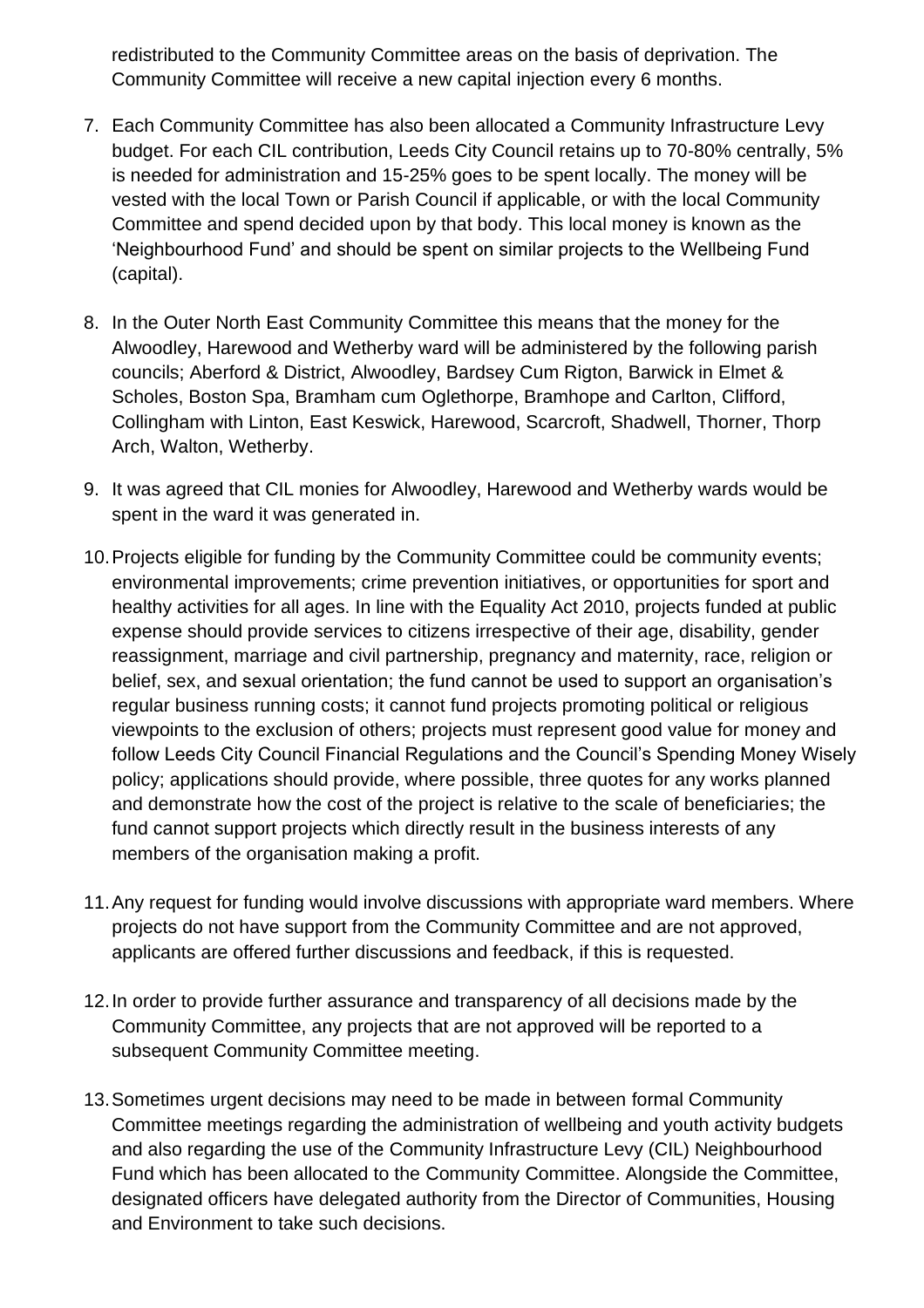14.Members are reminded that the necessary scrutiny of applications to satisfy our own processes, financial regulations and audit requires the deadline for receipt of completed applications to be at least five weeks prior to any Community Committee. Some applications will be approved via Delegated Decision Notice (DDN) following consultation with Members outside of the Community Committee meeting cycle.

## **Wellbeing Budget Position 2021/22**

- 15.The total revenue budget approved by Executive Board for 2020/21 was **£52,220**. **Table 1** shows a carry forward figure of **£96,696** which includes underspends from projects completed in 2020/21. **£74,865** represents wellbeing allocated to projects in 2020/21 and not yet completed. The total revenue funding available to the Community Committee for 2021/22 is therefore **£74,050**. A full breakdown of the projects approved or ring-fenced is available on request.
- 16.It is possible that some of the projects may not use their allocated spend. This could be for several reasons, including the project no longer going ahead, the project not taking place within the dates specified in the funding agreement, or failure to submit monitoring reports. Due to this the final revenue balance may be greater than the amount specified in Table 1.
- 17.The Community Committee is asked to note that there is currently a remaining balance of **£7,703.** A full breakdown of the projects is listed in Table 1 and is available on request.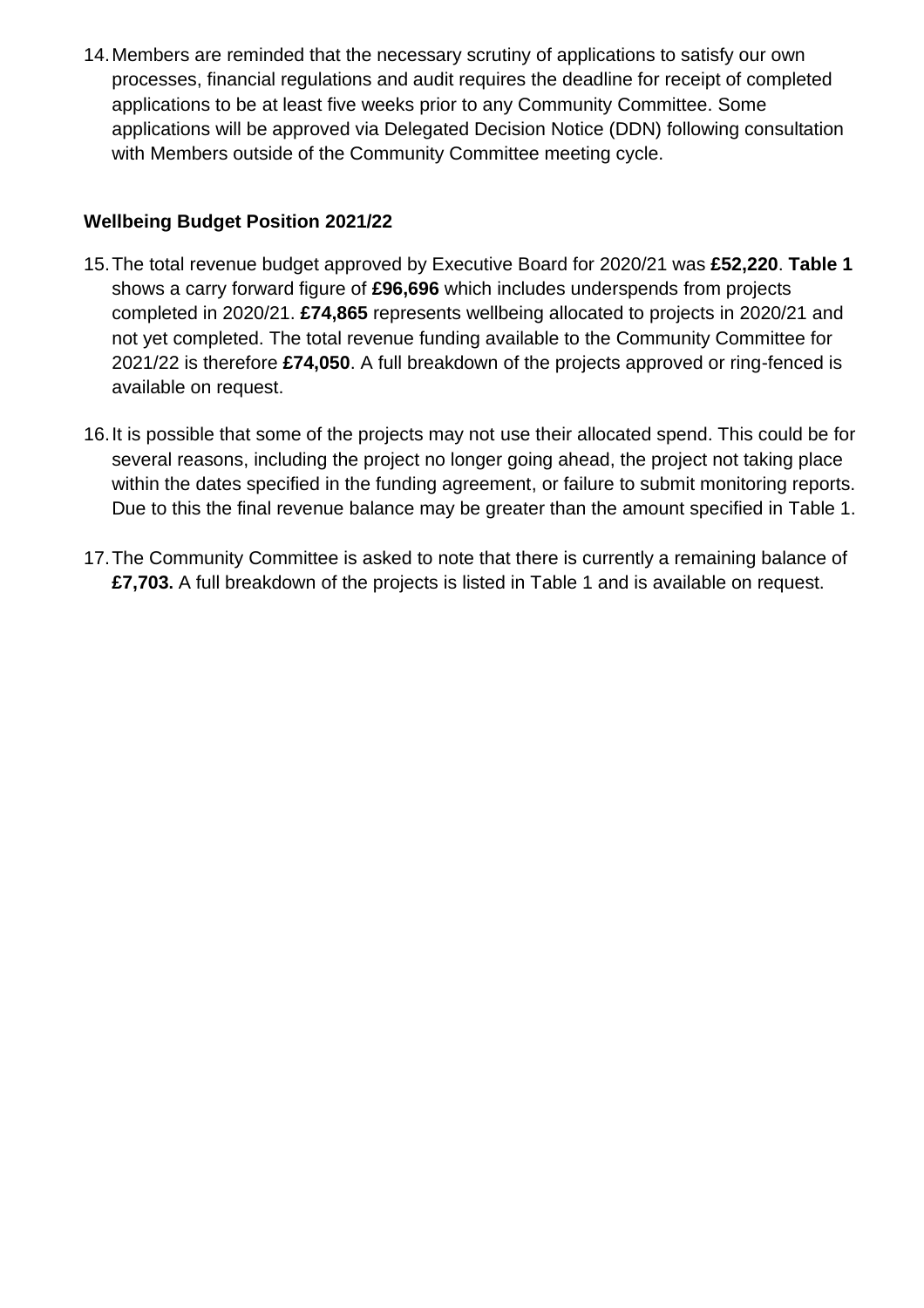## **TABLE 1: Wellbeing Revenue 2021/22**

| <b>INCOME: 2021/22</b>                               | £52,220 |
|------------------------------------------------------|---------|
| <b>Balance brought forward from previous</b><br>year | £96,969 |
| Less projects brought forward from<br>previous year  | £74,865 |
| <b>TOTAL AVAILABLE: 2021/22</b>                      | £74,050 |

|                                                  |         | <b>Ward Split</b> |                 |                |
|--------------------------------------------------|---------|-------------------|-----------------|----------------|
| <b>Ward Projects</b>                             | £       | <b>Alwoodley</b>  | <b>Harewood</b> | Wetherby       |
| <b>Communal Shed</b>                             | £500    | £0                | £0              | £500           |
| <b>Litter Bins in Slaid Hill</b>                 | £460    | £460              | £0              | £0             |
| Raby Park Fencing                                | £1,448  | £0                | £0              | £1,448         |
| <b>Small Grants</b>                              | £1,500  | £0                | £500            | £1,000         |
| <b>Community Engagement</b>                      | £950    | £200              | £250            | £500           |
| <b>Skips</b>                                     | £1,800  | £600              | £600            | £600           |
| Alwoodley Grit Bins                              | £10,000 | £10,000           | £0              | £0             |
| Harewood Environmental Fund                      | £10,000 | £0                | £10,000         | £0             |
| <b>Wetherby Grit Bins</b>                        | £3,000  | £0                | £0              | £3,000         |
| Millennium Green Wellbeing Project               | £4,000  | £0                | £4,000          | £0             |
| <b>Wetherby Methodist Community Centre WIFI</b>  | £1,000  | £0                | £0              | £1,000         |
| <b>Grant for Professional Staff - PHAB</b>       | £591    | £169              | £338            | £84            |
| <b>Alwoodley Speeding Project</b>                | £2,500  | £2,500            | £0              | £0             |
| Harewood and Wetherby Speeding Projects          | £5,000  | £0                | £2,500          | £2,500         |
| <b>Wetherby Arts Festival 21</b>                 | £1,500  | £0                | £0              | £1,500         |
| Barwick in Elmet & Scholes Christmas Lights      | £1,000  | £0                | £1,000          | £0             |
| <b>Wetherby Community Bonfire Event</b>          | £5,000  | £0                | £0              | £5,000         |
| <b>Walton Community Bonfire Event</b>            | £1,000  | £0                | £0              | £1,000         |
| Thorpe Arch Christmas Lights                     | £1,500  | £0                | £0              | £1,500         |
| Boston Spa Christmas Lights                      | £1,785  | £0                | £0              | £1,785         |
| <b>Crime Reduction Roadshows</b>                 | £566    | £566              | £0              | £0             |
| <b>Community Noticeboard</b>                     | £2.000  | £2,000            | £0              | £0             |
| Santa's Visits                                   | £3,000  | £3,000            | £0              | E <sub>0</sub> |
| <b>Community Groups</b>                          | £3,960  | £3,960            | £0              | £0             |
| Boston Spa Village Hall Reduction of Carbon      | £10,000 | £0                | £0              | £10,000        |
| Footprint                                        |         |                   |                 |                |
| <b>Total Amount Approved</b>                     | £74,060 | £23,445           | £19,188         | £31,417        |
| <b>Actual Remaining Balance (Total/Per ward)</b> | £20,797 | £4,438            | £2,907          | £358           |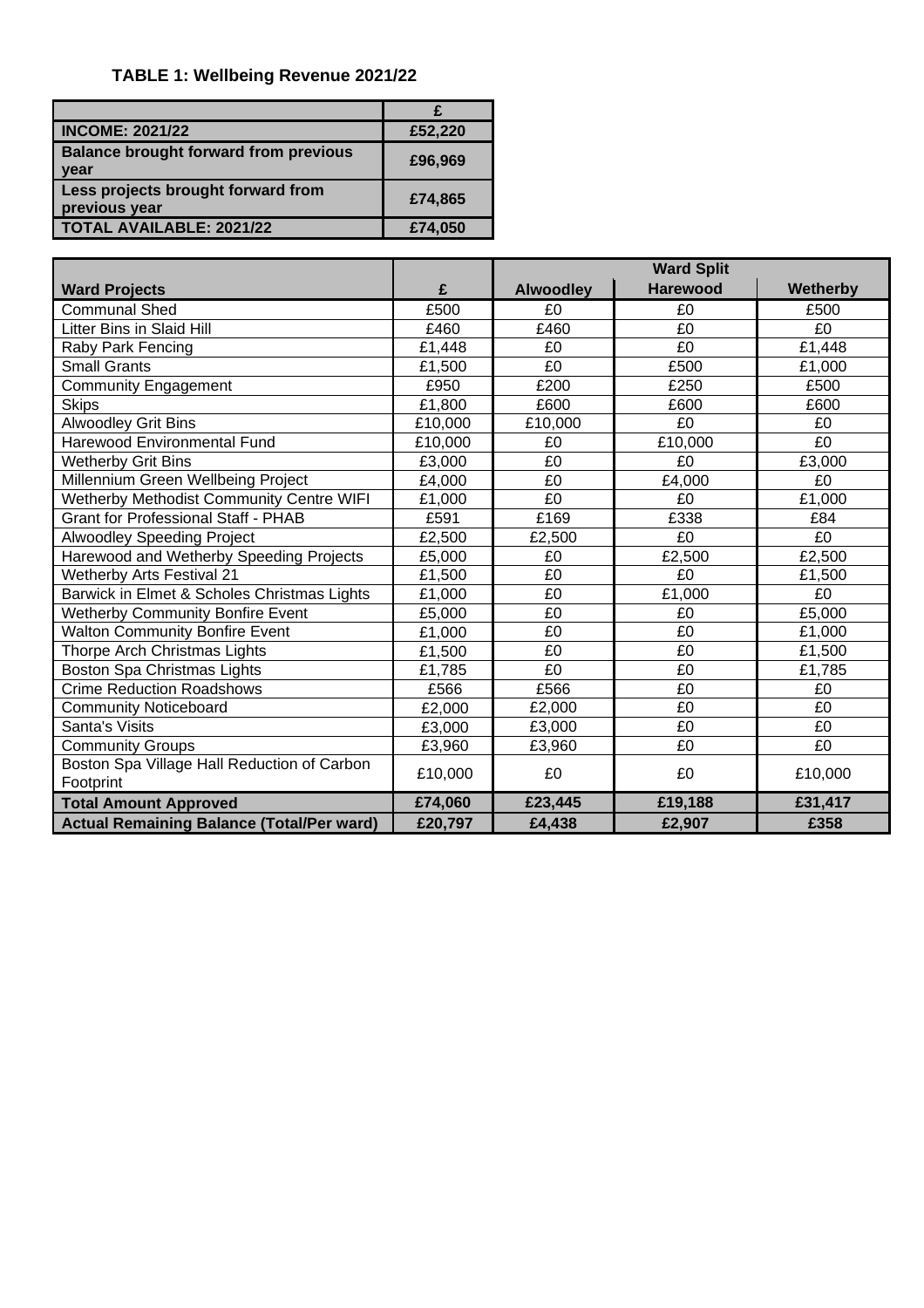### **Wellbeing and Capital Projects for Consideration and Approval**

18.The following projects are presented for Members' consideration:

19. **Project Title**: Defibrillator **Name of Group or Organisation:** Moor Allerton Elderly Care **Total Project Cost**: £2,064 **Amount proposed: £2,064 Wards covered:** Alwoodley

 **Project Description**: To purchase a Defibrillator and provide training

**Community Committee Priorities:** Health & Wellbeing & Better Lives

#### **Delegated Decisions (DDN)**

- 20.Since the last Community Committee meeting on 8 December 2021, all the projects listed below have been considered and approved by DDN:
	- a) Rhino's Wetherby February Half Term Camp

#### **Declined Projects**

21.Since the last Community Committee meeting on 8 December 2021, there has been no project which has been declined.

#### **Youth Activities Fund Position 2021/22**

- 22.The total available for spend in Outer North East Community Committee in 2021/22, including carry forward from previous year, is **£102,299**.
- 23.The Community Committee is asked to note that so far, a total of **£63,216** has been allocated to projects, as listed in **Table 2**.
- 24. The Community Committee is also asked to note that there is a remaining balance of **£39,083** in the Youth Activity Fund. A full breakdown of the projects is available on request.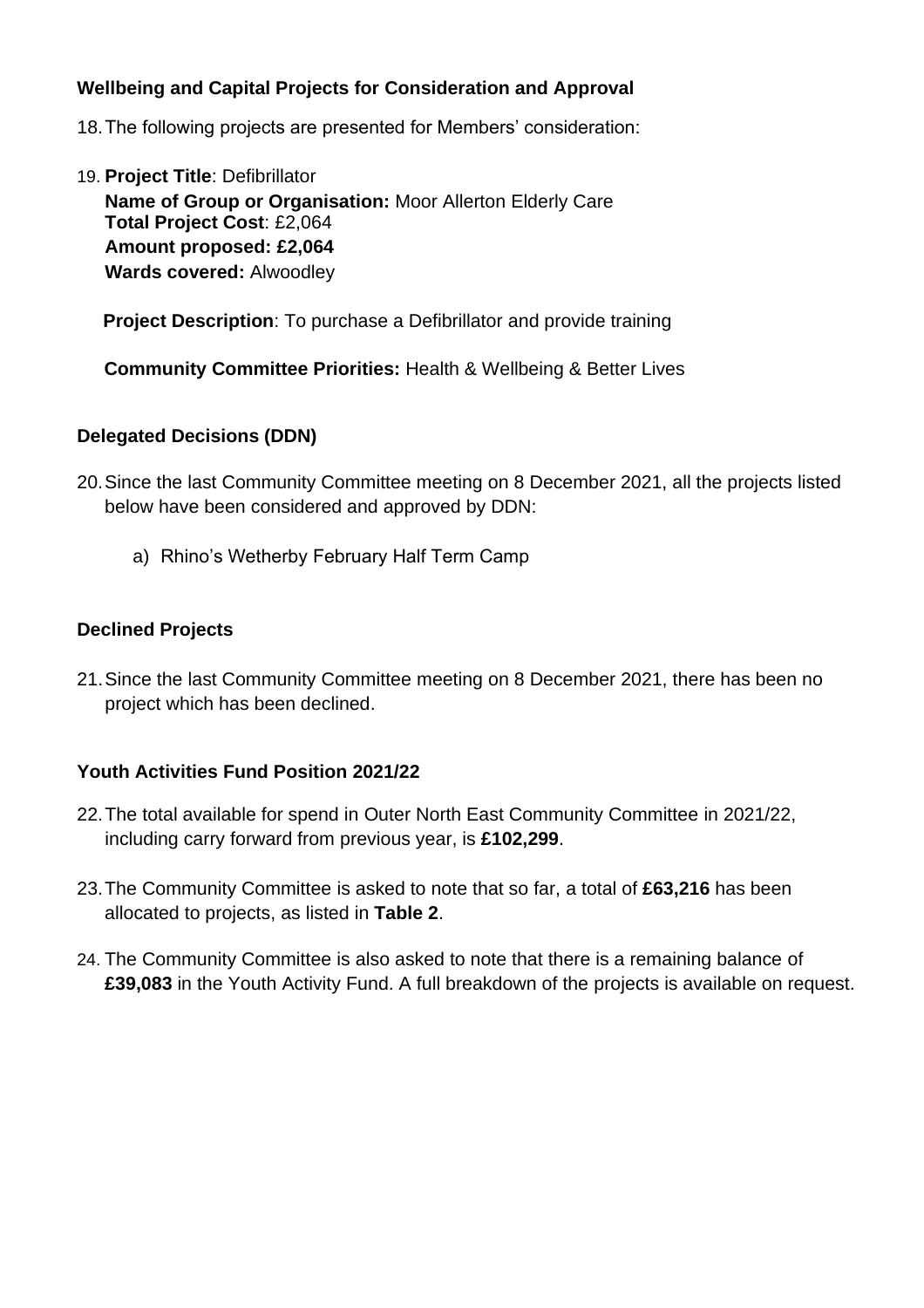|                                                                               |                                        | <b>Ward Split</b><br>8-17 Population |                 |                 |
|-------------------------------------------------------------------------------|----------------------------------------|--------------------------------------|-----------------|-----------------|
|                                                                               | <b>Total</b><br>allocation             | <b>Alwoodley</b>                     | Harewood        | Wetherby        |
| <b>Income 2021/22</b>                                                         | £35,500                                | £13,617                              | £10,923         | £10,958         |
| Carried forward from previous year                                            | £77,311                                | £22,820                              | £25,625         | £28,865         |
| Total available (including brought forward<br>balance) for schemes in 2021/22 | £112,811.85                            | £36,437                              | £36,549         | £39,824         |
| Schemes approved in previous year to be<br>delivered this year 2021/22        | £10,512.34                             | £0                                   | £3,506          | £7,006          |
| Total available budget for this year 2021/22                                  | £102,299.51                            | £36,437                              | £33,043         | £32,818         |
| <b>Projects 2021/22</b>                                                       | <b>Amount</b><br>requested<br>from YAF | <b>Alwoodley</b>                     | <b>Harewood</b> | <b>Wetherby</b> |
| Scarcroft Cricket Club Junior Coaching                                        | £7,536                                 | £0                                   | £7,536          | £0              |
| Youth Summit Project Ringfence                                                | £10,000                                | £0                                   | £5,000          | £5,000          |
| Leeds Rhinos Summer Camps                                                     | £16,080                                | £16,080                              | £0              | £0              |
| Mini Breeze - Wetherby                                                        | £3,650                                 | £0                                   | £0              | £3,650          |
| Tee Time Tennis 2021                                                          | £6,075                                 | £0                                   | £6,075          | £0              |
| The Tempo FM Radio Academy                                                    | £3,500                                 | £0                                   | £0              | £3,500          |
| Zone and Away                                                                 | £5,150                                 | £5,150                               | £0              | £0              |
| Mini Breeze - Alwoodley                                                       | £3,650                                 | £3,650                               | £0              | £0              |
| Equipment Storage for 1st Clifford Scout<br>Group                             | £3,835                                 | £0                                   | £0              | £3,835          |
| <b>External Training Facilities</b>                                           | £780                                   | £780                                 | £0              | £0              |
| <b>Bouldering Wall</b>                                                        | £800                                   | £0                                   | £800            | £0              |
| Leeds Rhinos February Half Term Camp                                          | £2,160                                 | £0                                   | £0              | £2,160          |
| <b>Total spend against projects</b>                                           | £63,216                                | £25,660                              | £19,411         | £18,145         |
| <b>Actual Remaining balance per ward</b>                                      | £39,083                                | £10,777                              | £13,632         | £14,673         |

#### **Youth Activity Funding for Consideration and Approval**

25.The following projects are presented for Members' consideration:

26. **Project Title**: Scarcroft Cricket Club Junior Coaching Programme **Name of Group or Organisation:** Scarcroft Cricket Club **Total Project Cost**: £8,736 **Amount proposed: £4,000 Wards covered:** Harewood

**Project Description:** Working with Junior aged children (4-11) to further develop their interest in cricket and enhance their skills with a particular focus on developing girls cricketing skills

 **Community Committee Priorities:** Child Friendly City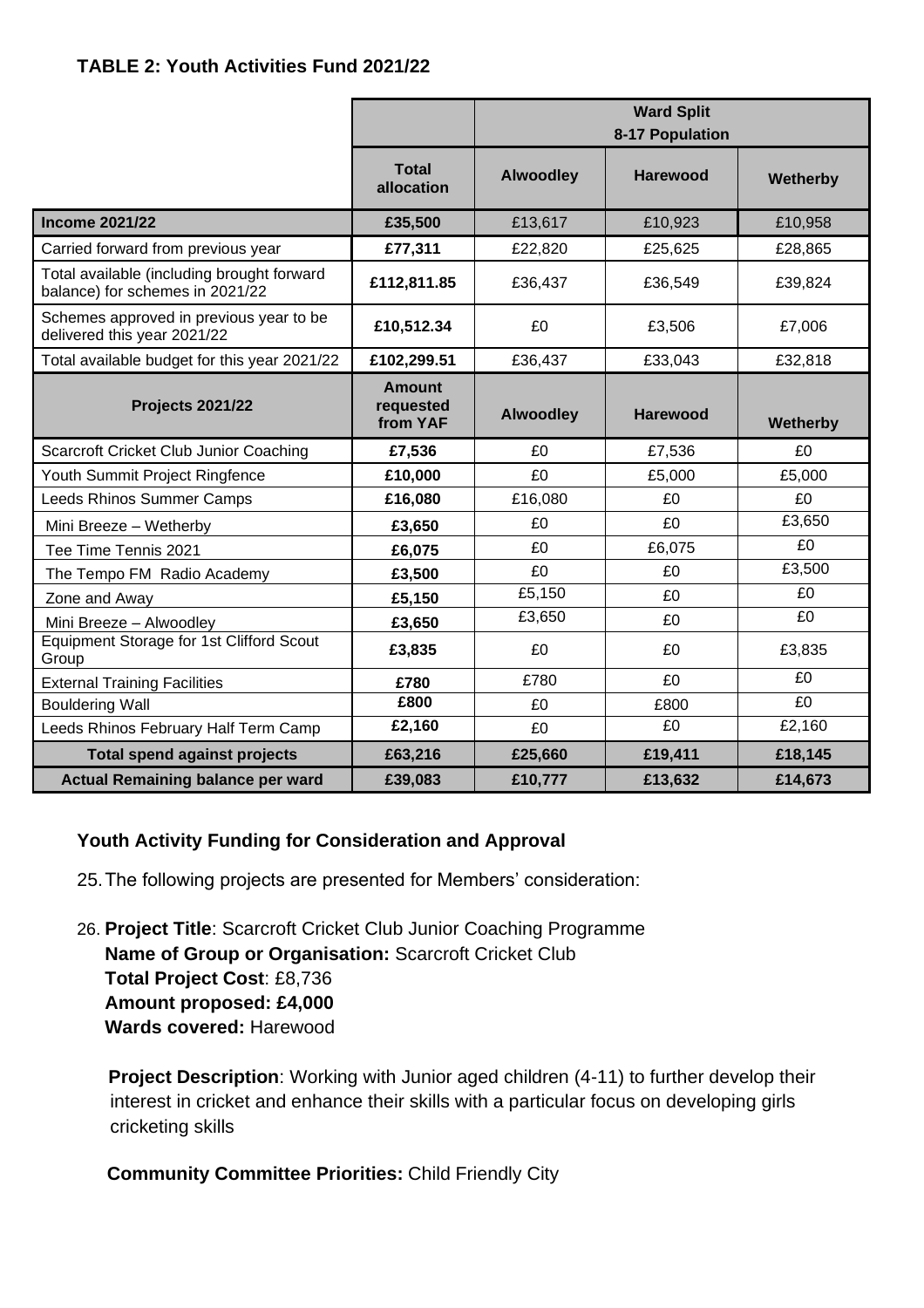27. **Project Title**: Tee Time Tennis 2022 **Name of Group or Organisation:** Shadwell Tennis Club **Total Project Cost**: £7,630 **Amount proposed: £4,000 Wards covered:** Harewood

**Project Description**: To provide after school and school holiday provision tennis coaching to children up to the age of 17 years old at the club's pwn tennis courts.

 **Community Committee Priorities:** Child Friendly City

28. **Project Title**: Leeds Rhinos Summer Camps – Sport and Drama **Name of Group or Organisation:** Leeds Rugby Foundation **Total Project Cost**: £ 20,500 **Amount proposed: £10,000 Wards covered:** Alwoodley

**Project Description**: To provide sports and drama provision over the six weeks summer holidays.

 **Community Committee Priorities:** Child Friendly City

## **Capital Budget 2020/21**

29.The Outer North East Community Committee has a capital budget of **£17,495** available to spend, as a result of new capital injection in September 2021 of £1,800. Members are asked to note the capital allocation broken down by ward and summarised in **Table 3**.

#### **TABLE 3: Capital 2021/22**

|                                     |         | <b>Alwoodley</b> | <b>Harewood</b> | Wetherby |
|-------------------------------------|---------|------------------|-----------------|----------|
| <b>Balance remaining (per ward)</b> | £17,495 | £3,087           | £8,221          | £6,187   |

#### **Community Infrastructure Levy (CIL) Budget 2020/21**

30.The Community Committee is asked to note that there is **£0** total payable to the Outer North East Community Committee).

#### **Monitoring Information**

31.As part of their funding agreements, all projects which have had funding approved by the Community Committee are required to provide update reports on the progress of their project. These reports are so that the Community Committee can measure the impact the project has had on the community and the value for money achieved.